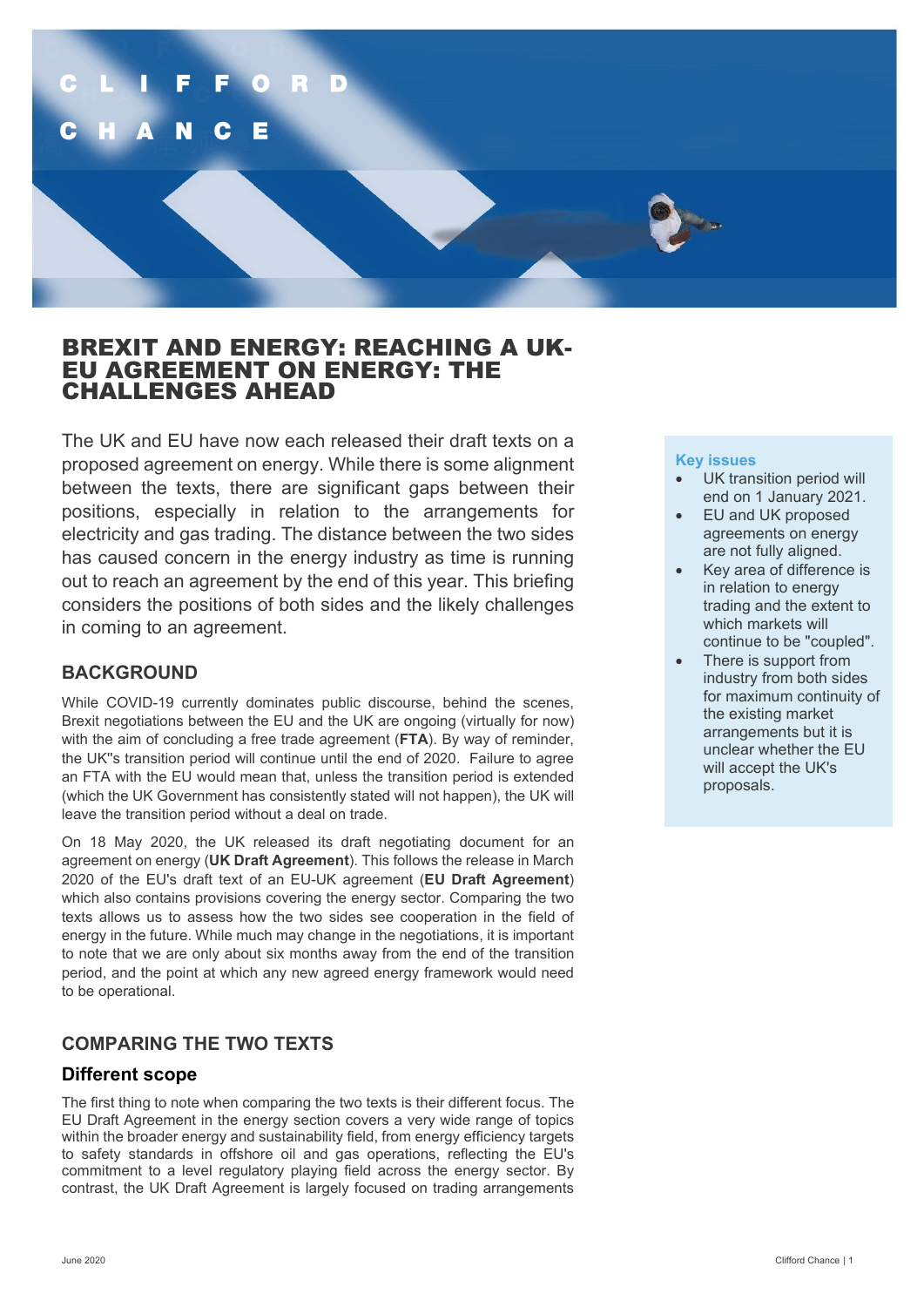#### BREXIT AND ENERGY: REACHING A UK-EU AGREEMENT ON ENERGY: THE CHALLENGES AHEAD

#### E  $\Omega$ R D

C H A N C E

for electricity and gas between the UK and the EU, including the relevant governance and dispute resolution arrangements. It is no surprise that the UK would choose a narrower focus than the EU in its push for regulatory independence following Brexit. This also reflects the wider approach of both sides, with the EU proposing a single framework for the future relationship with the UK, and the UK seeking to adopt sectoral agreements that are negotiated separately. However it remains to be seen whether the EU can persuade the UK to incorporate more areas for regulatory alignment or control into the FTA as negotiations progress.

### **Areas of alignment**

On a positive note, the parties seem to be aligned in respect of the general energy market rules. Both texts reaffirm the parties' commitment to marketbased rules for the trade in electricity and gas products, including maintaining third party access rules. This is not surprising, as the UK has been one of the biggest proponents over the last few decades of EU market liberalisation and harmonisation in energy. We would not therefore expect a divergence in relation to the principles underpinning the existing EU energy market rulebook. There is also very similar language used in both documents in relation to cooperation and establishing formal communication channels between transmission system operators (**TSOs**) and regulators in the UK and their counterparts at EU level.

It is also positive that there is alignment in respect of both parties' commitment to fighting climate change, both in terms of implementing the Paris Agreement and in terms of coordination on initiatives at a global level. However, it is notable that while the EU Draft Agreement contains strict terms requiring the UK to abide by the Paris Agreement, the UK's position takes a softer approach of simply affirming the parties' commitment to the Paris Agreement, reflecting its preference for regulatory independence.

## **Area of likely disagreement**

### **Market Coupling**

Market coupling, which refers to the integration of national electricity markets (across all time periods: day ahead, intraday and balancing markets) thereby creating a single EU electricity market, is likely to be an area of divergence.

Market coupling is primarily achieved through the development of the "hardware" (grid infrastructure and interconnections between markets), as well as through regulatory harmonisation which develops the "software" for efficient, implicit (i.e. where transmission capacity and energy are traded together) algorithmic trading of energy products. These tools combined allow for the costeffective flow of electricity across the continent to areas with the greatest demand. Market coupling (and the expansion of interconnection capacity in general) is a key tool for integrating the now very large shares of variable renewable electricity on European grids, as electricity can be shifted around the continent on a minute-by-minute basis when there is either a surplus or a shortfall of generation (which is inherently harder to predict with large shares of renewable energy).

Great strides have been made over the last few years to connect many of the EU Member States' electricity markets. The UK, primarily through National Grid (the GB system operator), has played a key role in this and has continued to expand its physical interconnector capacity with neighbouring countries such as Belgium, France, Ireland and Denmark.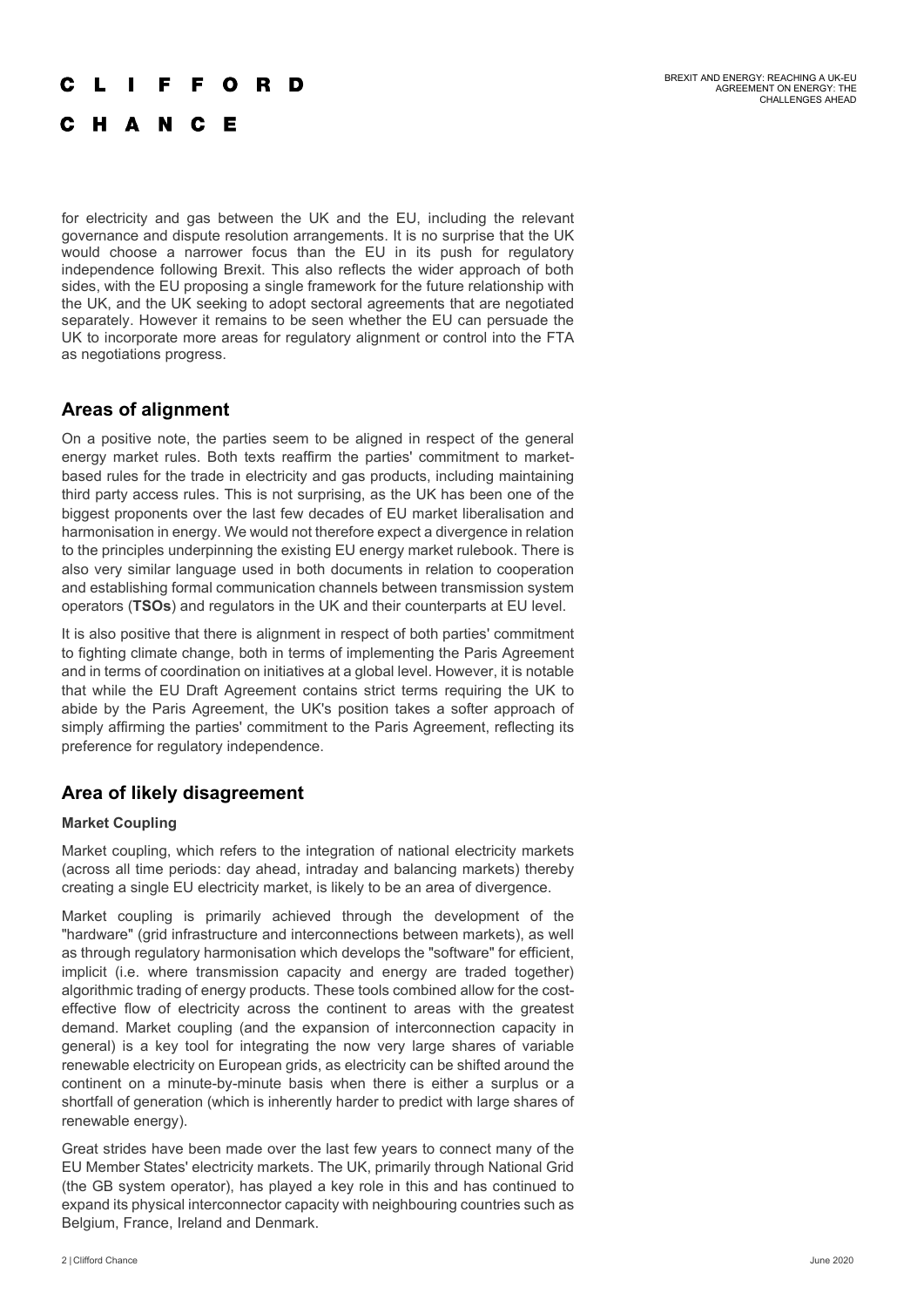#### F F O R D

### C H A N C E

However, the two draft agreements take a very different approach to market coupling issues. The UK, acknowledging the benefits to its own economy, sets out detailed terms, conditions and methodologies for single day-ahead and intraday coupling and access to balancing platforms. On the other hand, the EU Draft Agreement only implicitly touches upon market coupling in the context of the efficient use of interconnectors. The draft texts point to the following thorny issues that might come to the fore in the upcoming negotiation rounds:

#### *Decision-making process*

The UK has proposed to maintain the drive towards market coupling but within a new framework falling outside the remit of the European Court of Justice (**ECJ**). Decisions would instead be taken in a newly established Energy Cooperation Group made up of representatives from both sides. By contrast, in the EU Draft Agreement, the only mention of market coupling is a footnote at Article 25, which states that the UK's role in coordinating capacity through interconnectors "*shall not imply participation in the EU's capacity allocation platform*." As the UK Draft Agreement envisages a supranational governance arrangement in relation to the trade in electricity and gas (and to other sectors too), the EU (which from an economic perspective supports the idea of continued market coupling) may not be inclined to allow market coupling without at least some oversight from the relevant EU bodies, such as ACER (Agency for the Cooperation of Energy Regulators) and the ECJ.

### *Equal voting power on the approval of TSO methodologies*

Another area of likely disagreement is the UK's position that it will have an equal say (with all EU Member States combined) on terms, conditions and methodologies prepared by TSOs in the EU, which are required for market coupling. The UK Draft Agreement provides the UK with an equal vote on such terms, conditions and methodologies under a proposed supranational arrangement and no longer on the basis of the existing EU dispute resolution mechanism and decision-making process. It is questionable whether the EU will accept this proposal for two reasons. Firstly, the EU has historically been very protective of tribunals or courts other than the ECJ interpreting EU law. Secondly, it would be unlikely for the EU to accept that the UK would have an equal "on par" vote with the remaining 27 Member States.

While the EU (and especially Member States neighbouring the UK such as Ireland and France) are probably very keen on UK energy markets continuing to be coupled with the EU single market, the principles and rules governing such an arrangement are likely to be fiercely negotiated by the EU. It is worth noting that the UK heavily relies on energy imports from the EU or EEA (in 2018 around 5% of electricity and 40% of gas were imported through interconnectors) and therefore has much to lose by inefficient trading arrangements.

### **ENTSO Membership**

The UK Draft Agreement provides that the UK electricity TSOs shall have the right to be members of the European Network of Transmission System Operators for electricity (**ENTSO-E**) and observers of ENSTOG (the equivalent of ENTSO-E for gas) ie. the EU statutory bodies designated to draft the detailed, technical codes on cross-border trade in energy. By contrast, the EU Draft Agreement explicitly states that the framework for cooperation between the TSOs "*shall not involve or imply membership of ENTSO-E or ENTSOG by United Kingdom transmission system operators*." It is, therefore, likely that the EU will only allow UK TSOs to participate in ENTSO-E and ENTSOG meetings as observers, as is the case with TSOs from other non-EU countries, such as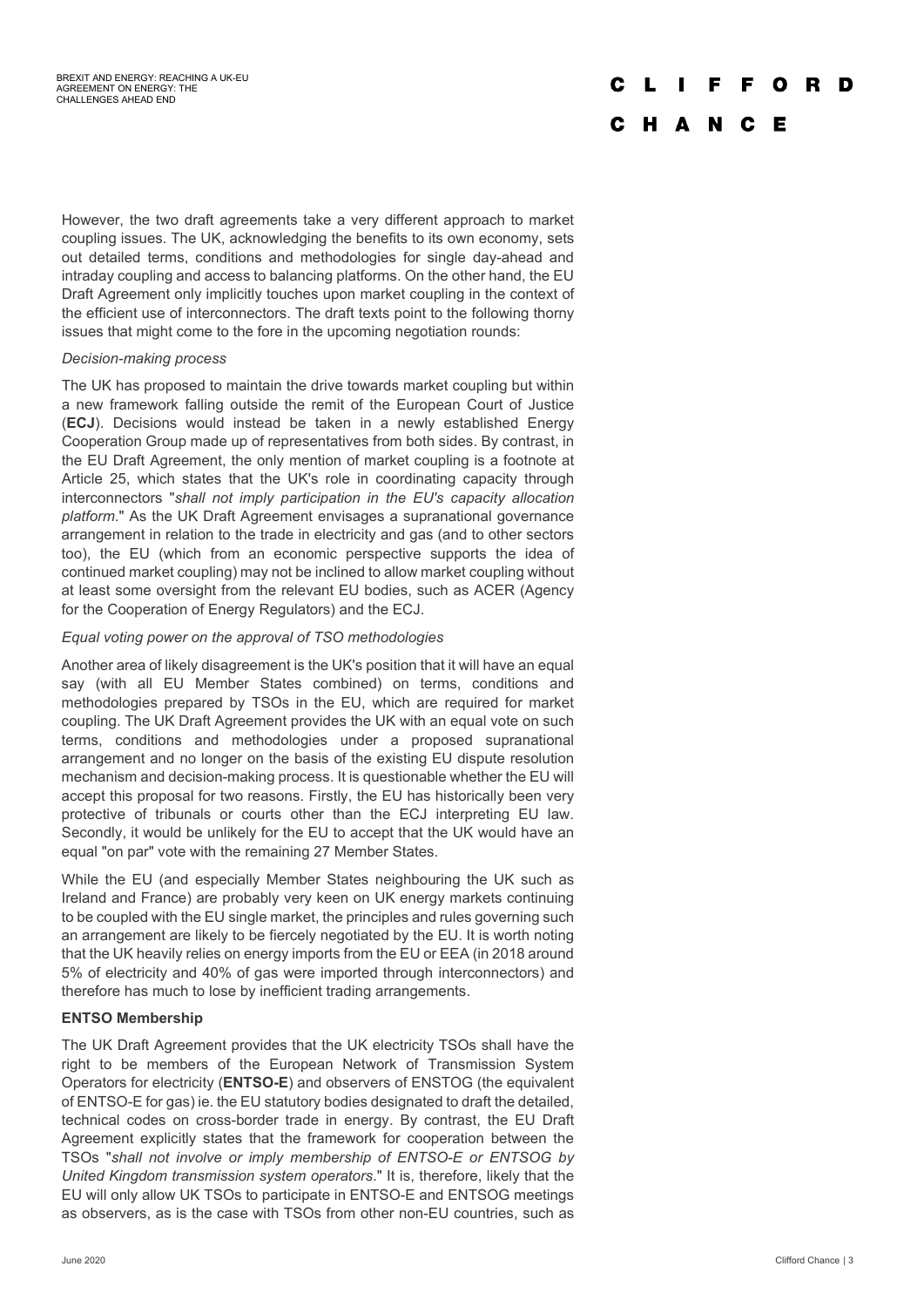#### **FFORD**  $\mathbf{L}$

C H A N C E

Turkey and Albania. As the technical rules for cross-border trade are created in such fora, it is seen by the UK energy industry as important for UK TSOs to maintain some form of influence over the development of these rules, however, the level of membership will likely be dictated by how closely the UK aligns with EU energy law going forward.

## **Northern Ireland**

The UK Draft Agreement does not cover arrangements for the electricity market in Northern Ireland (**NI**) as this has already been dealt with in the Northern Ireland Protocol of the Withdrawal Agreement. As the Northern Irish electricity market is separate to that of Great Britain (**GB**) and part of the Irish Single Electricity Market with the Republic of Ireland, the Northern Ireland Protocol provides for the continuation of this arrangement. This means that Northern Ireland will continue to be a separate electricity market to that of Great Britain, and importantly will continue to be subject to EU electricity market rules. That said, agreement will need to be reached between the parties on market coupling for GB and NI to continue to seamlessly trade electricity.

# **CONCLUSION AND NEXT STEPS**

While the two sides may have progressed with the negotiations and found more common ground since the draft texts were originally prepared in March 2020, the key concern for the energy sector in Europe is that time is running out to solve the remaining bottlenecks with the end of the transition period approaching. This was also acknowledged on 2 June 2020 by trade bodies representing the largest electricity and gas companies across the UK and EU (including EnergyUK and Eurelectric) who issued a [joint statement](https://windeurope.org/wp-content/uploads/files/policy/position-papers/20200603-Joint-statement-EU-and-UK-trade-bodies-call-for-an-efficient-future-energy-EU-UK-relationship.pdf) urging both sides to come to an agreement, including on "*cost-effective trading over interconnectors.*"

As for immediate next steps, the Political Declaration agreed between the UK and EU in October 2019 provides that in June 2020 both the UK and the EU will convene to "*take stock of progress with the aim of agreeing actions to move forward in negotiations on the future relationship*." Further UK/EU negotiating rounds are expected to take place between July and October 2020, with a view to concluding negotiations ahead of the European Council summit on 15-16 October. Assuming an agreement is reached by then, this should provide sufficient time to ratify it in both the European Parliament and the UK Parliament by the end of 2020.

As the joint statement from the energy trade bodies mentions, the UK and EU have been working together on a large number of policy areas within the energy sector, including on climate change, electricity and gas trading and the proposed North Sea Wind Power hub. It is therefore critical that an early and comprehensive agreement on energy is reached between the UK and EU in order not to lose momentum on these important projects and areas of cooperation that will help both parties reach their ambitious decarbonisation goals.